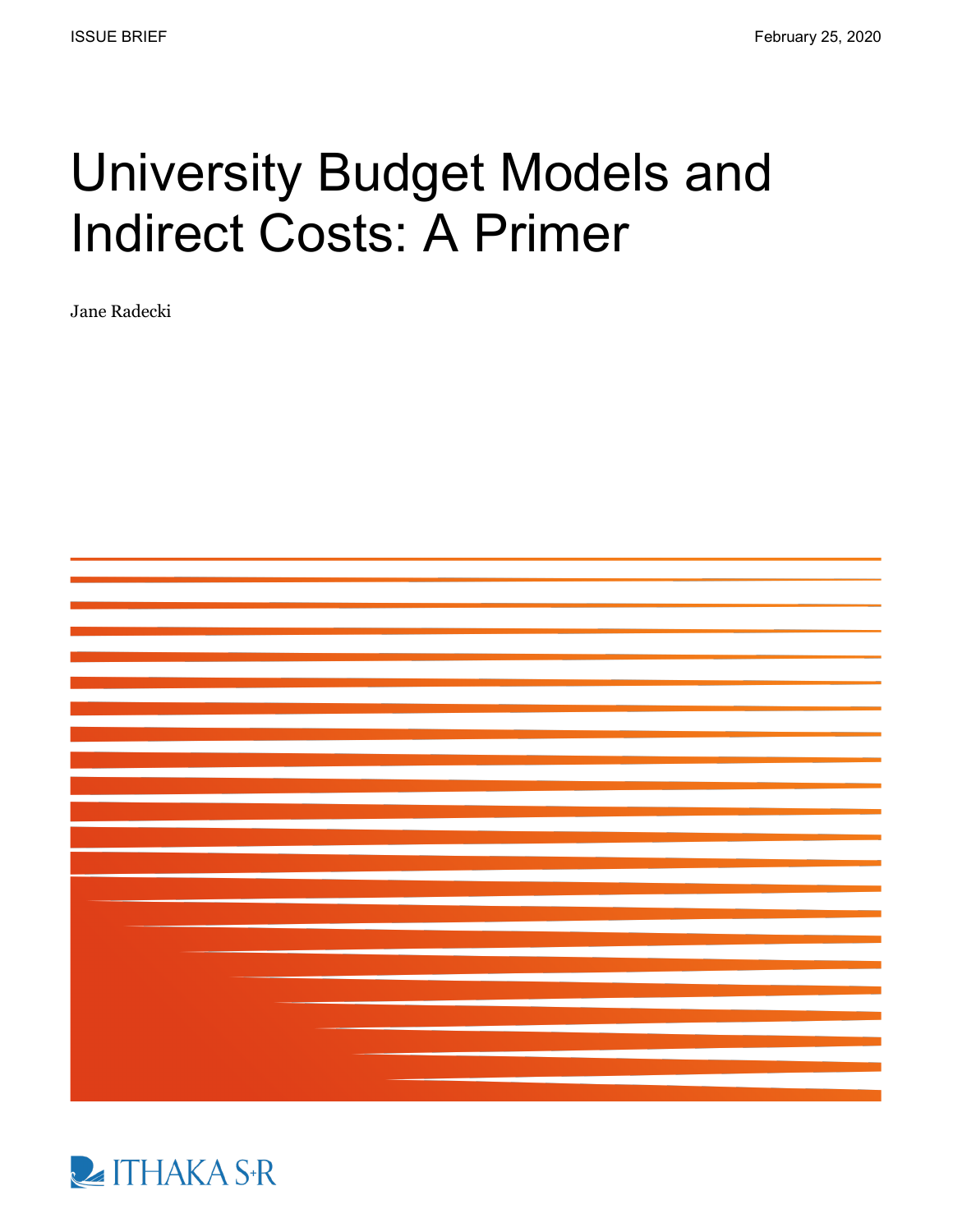

Ithaka S+R provides research and strategic guidance to help the academic and cultural communities serve the public good and navigate economic, demographic, and technological change. Ithaka S+R is part of ITHAKA, a not-for-profit organization that works to advance and preserve knowledge and to improve teaching and learning through the use of digital technologies. Artstor, JSTOR, and Portico are also part of ITHAKA.

Copyright 2021 ITHAKA. This work is licensed under a Creative Commons Attribution 4.0 International License. To view a copy of the license, please see [https://creativecommons.org/licenses/by/4.0/.](https://creativecommons.org/licenses/by/4.0/)

ITHAKA is interested in disseminating this brief as widely as possible. Please contact us with any questions about using the report[: research@ithaka.org.](mailto:research@ithaka.org)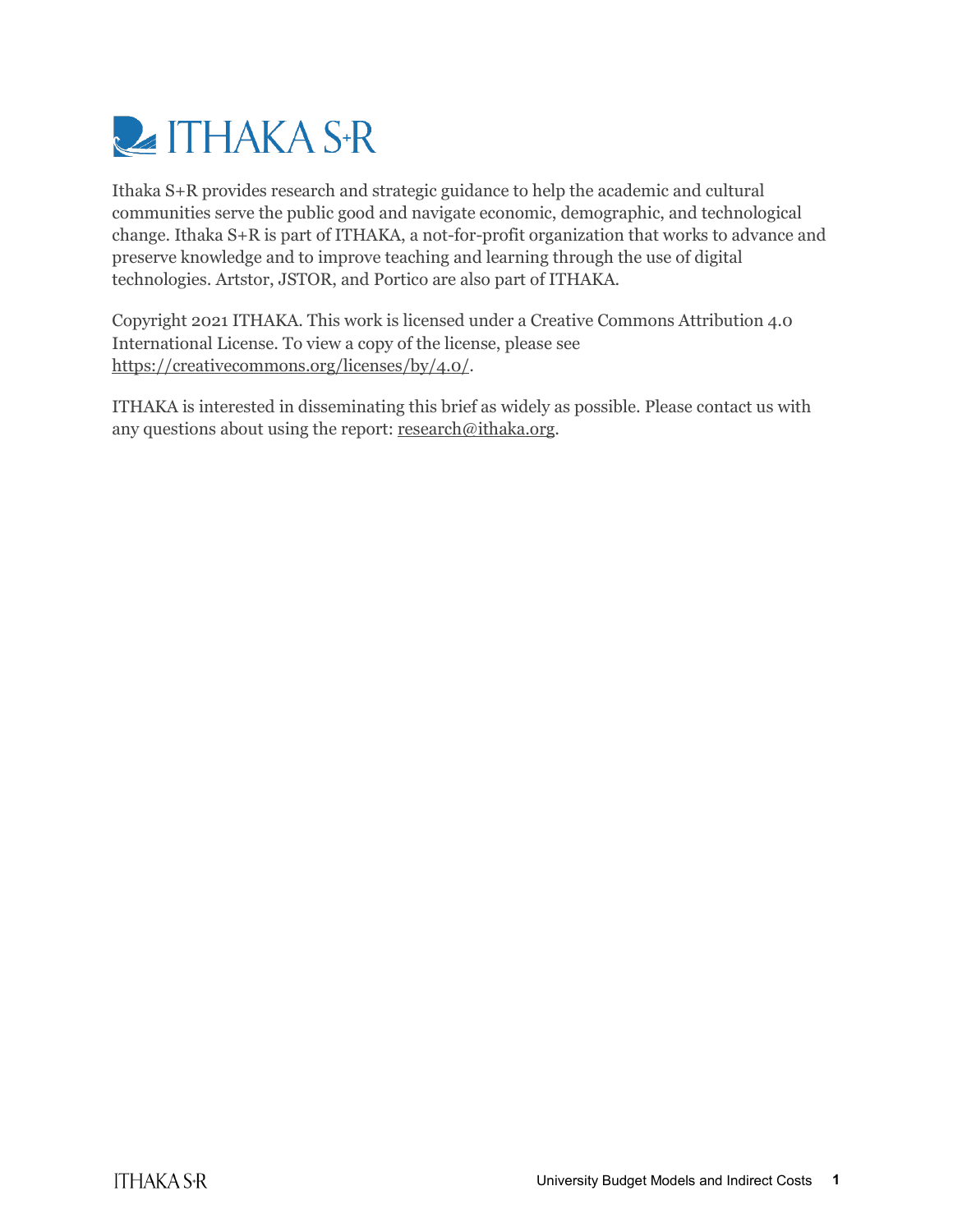"The significance of a budget to the university cannot be overstated. Through the budgeting process, an institution aligns its resources with its priorities, bringing together income and expenses." –Dean O. Smith<sup>[1](#page-2-0)</sup>

"A budget model alone does not and should not determine budgets; rather, the budget model is employed by leadership in alignment with the mission of the university." –Paul Courant and Amy Dittmar[2](#page-2-1)

Budgets do not only pay the costs of activities. They also reveal the ambitions and limitations of an organization. The opportunities presented in a budget are also bounded by the structural elements used by that institution: how costs and revenues are organized, how overhead is calculated and apportioned, and how assets and investments are calculated and utilized, among others. In the higher education sector in the US, there are many common budgeting elements but also several important areas of differentiation. This issue brief provides a summary of two important elements of academic budgeting at large research universities and for externally funded research: budget models and indirect costs.[3](#page-2-2) 

## Budget Models

University budget models can fall within a broad spectrum of options. Terms such as responsibility center management (RCM), activity based budgeting (ABB), and incremental budgeting all refer to an array of methods for allocating revenues and costs within a university system. It should be noted however that few, if any, institutions have a "pure" budget model, rather most universities use a hybrid model where they implement a range of allocation methods for different kinds of revenues and costs. For example, the University of Michigan's website describes how "the U-M budget model functions within a hybrid system of responsibility center budgeting, incremental budgeting, and centralized/initiative budgeting. This mix of budgeting allows the University's leadership to see clearly the fiscal implications of the activities at the school/college/research unit level, while allowing considerable flexibility to set priorities and adjust to fiscal circumstances in light of the University's mission."[4](#page-2-3) While most institutions

<span id="page-2-0"></span> <sup>1</sup> Dean O. Smith, "Budgets," in *University Finances: Accounting and Budgeting Principles for Higher Education* (Baltimore, MD: Johns Hopkins University Press, 2019), 167.

<span id="page-2-1"></span><sup>&</sup>lt;sup>2</sup> Paul Courant and Amy Dittmar, "Report on the State of the Budget Model and Budget System at the University of Michigan (Abridged Version)," Review of the University Budget Model undertaken in FY1[9,](https://obp.umich.edu/wp-content/uploads/pubdata/budget/Budget%20Model%20Review%20abridged_FINAL.pdf) 2019, [https://obp.umich.edu/wp](https://obp.umich.edu/wp-content/uploads/pubdata/budget/Budget%20Model%20Review%20abridged_FINAL.pdf)[content/uploads/pubdata/budget/Budget%20Model%20Review%20abridged\\_FINAL.pdf.](https://obp.umich.edu/wp-content/uploads/pubdata/budget/Budget%20Model%20Review%20abridged_FINAL.pdf)

<span id="page-2-2"></span><sup>3</sup> Ithaka S+R is publishing in parallel an examination of the state of academic research budgets today. Jane Radecki and Roger C. Schonfeld, "Academic Research Budgets: A Look Ahead with Special Emphasis on Research Enablement and Support, Ithaka S+R, February 25, 2021, [https://doi.org/10.18665/sr.314860.](https://doi.org/10.18665/sr.314860)

<span id="page-2-3"></span><sup>4</sup> University of Michigan, "Budget Model and System," Office of Budget and Planning, 2020, [https://obp.umich.edu/budget/budget](https://obp.umich.edu/budget/budget-model/)[model/.](https://obp.umich.edu/budget/budget-model/)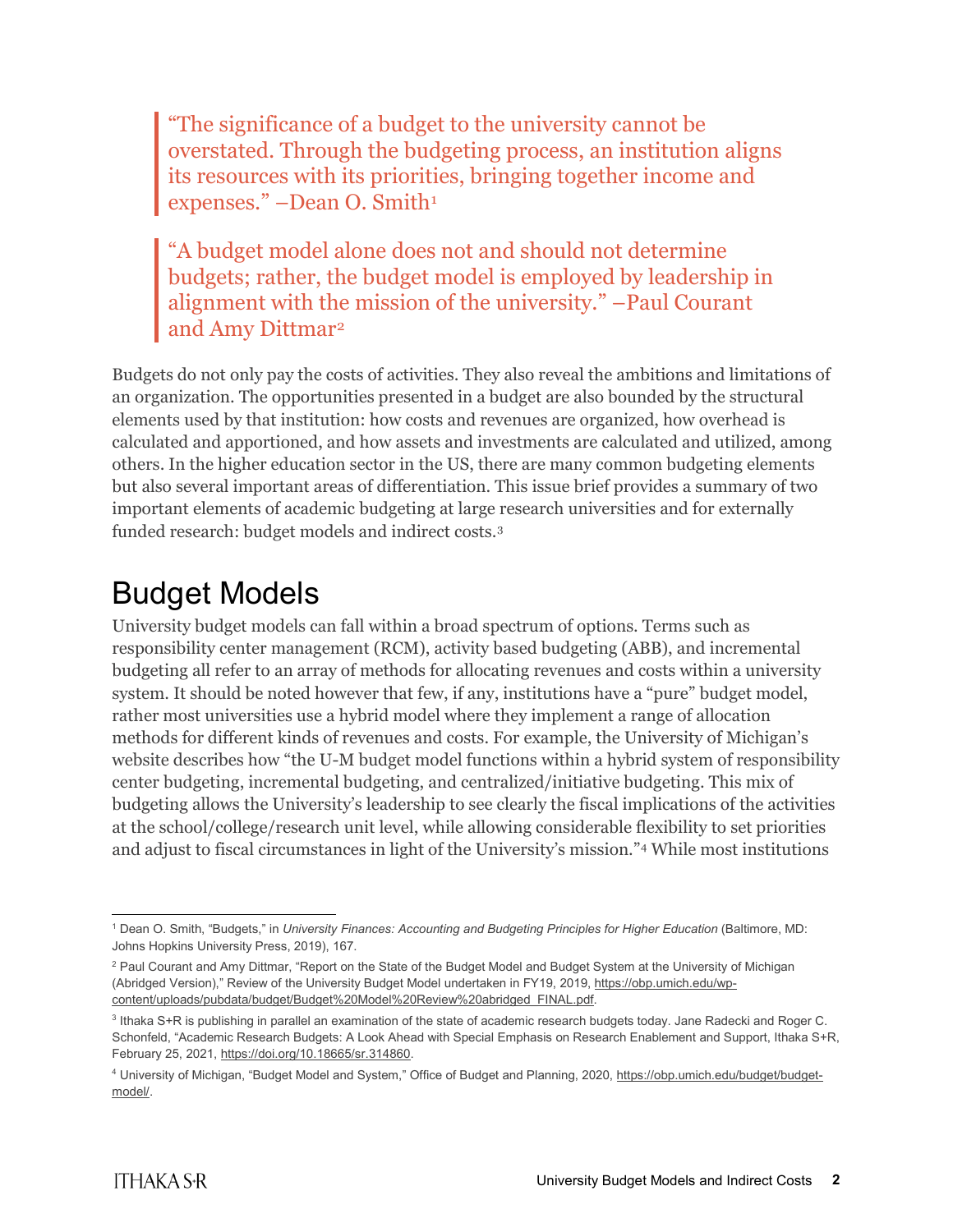run on a hybrid model they tend to have one budget model that makes up the majority share and dictates how revenues and expenses are allocated.

Though there are a number of different budget models across US universities, they fall into two basic categories. One is a centralized budgeting process, generally controlled by the provost but sometimes by the CFO. The second is a decentralized budget model in which each of the schools within a university controls their own expenditures and pays to fund university central operations. Even centralized budget models often treat one or two units as "tubs on their own bottom"—for example, the health sciences. In order from more centralized to more decentralized they are as follows: (1) incremental budgeting, (2) zero-based budgeting, (3) performance-based budgeting, (4) activity-based budgeting (ABB), and (5) responsibility center management (RCM) budgeting. Dean O. Smith has provided a useful overview and categorization of this array of budget models, from which the below section draws.[5](#page-3-0)

#### Centralized Models

Some models are centralized in pooling all revenues together centrally to the greatest extent possible. As a result, tuition revenues attributed to the various schools and degree programs, state appropriations, indirect costs (see below), and a variety of ancillary revenues are brought together in a central pool. The university then centrally determines how best to apportion these to subsidiary units and expenditure categories. There are two main approaches to this apportionment.

*Incremental budgeting* is a widely used model in which the budget for the current fiscal year becomes the base for the next fiscal year. Funding increments are then added to (or subtracted from) the previous year's budget. In this model the next year's budget heavily depends on the previous year's budget. This type of budgeting has historically been appealing to US higher education institutions because it is relatively easy to implement and provides budgetary stability. It assumes that goals and objectives do not change significantly from the current year to the next, and as a result enables institutions and their subsidiary units to plan multiple years into the future with a great deal of stability. One of the drawbacks of this model is that it is limited in its vision. Additionally, it can be difficult to determine where all costs were incurred and how these costs are contributing to further revenue and value creation.<sup>[6](#page-3-1)</sup> This model thereby provides limited accountability for yearly expenditures, and it does not reflect changing institutional priorities very well. Finally, a significant disadvantage of this model is that it can "discourage careful analysis of the budget units' past performance, thus perpetuating past expenditure outlays into the future."[7](#page-3-2)

 <sup>5</sup> Dean O. Smith, "Budget Models," in *How University Budgets Work* (Baltimore: Johns Hopkins University Press, 2019), 49.

<span id="page-3-2"></span><span id="page-3-1"></span><span id="page-3-0"></span><sup>6</sup> Hanover Research, "6 Alternative Budget Models for Colleges and Universities," Hanover Research, April 19, 2013[,](https://www.hanoverresearch.com/insights-blog/6-alternative-budget-models-for-colleges-and-universities/)

[https://www.hanoverresearch.com/insights-blog/6-alternative-budget-models-for-colleges-and-universities/.](https://www.hanoverresearch.com/insights-blog/6-alternative-budget-models-for-colleges-and-universities/) <sup>7</sup> Dean O. Smith, 52.

**ITHAKA S-R**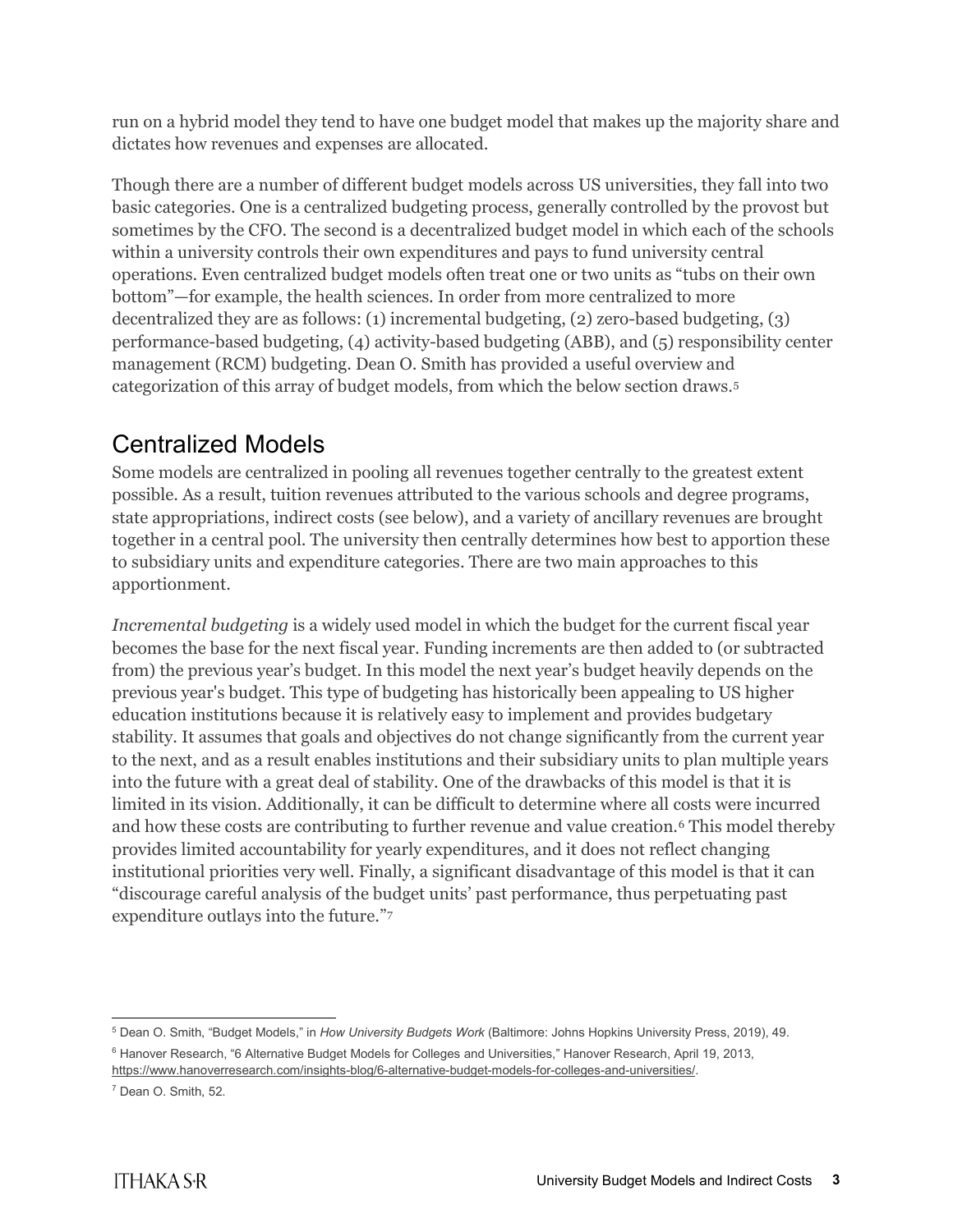*Zero-based budgeting* is also a centralized model, requiring that "each unit must justify from the ground up all of its proposed expenditures."[8](#page-4-0) At the beginning of every budgetary planning period, the previous year's budget for each unit within the university structure is cleared and wiped away. Every unit must then re-request funding, and all revenue spending must then be rejustified and approved. This model, on the one hand, can be seen as an effective way of eliminating unnecessary costs and focusing on areas of current and emergent strategic priority. In this sense, it is responsive to current revenue performance needs.[9](#page-4-1) On the other hand zerobased budgets require a significant amount of time and labor from units and university administrators to prepare,[10](#page-4-2) and this model can seriously encumber long-term planning. As a result, "academic institutions seldom adhere to a zero-based budget model."[11](#page-4-3)

#### Performance-Based Budgeting

Simply put, like its name, *performance-based budgeting* awards funds based on performance, relative to quantitatively established benchmarks.[12](#page-4-4) It is a budgeting system more based on outcomes than inputs. For higher education this essentially means basing funding and budgeting decisions on outcomes like graduation and retention rates rather than purely on inputs such as the total number of students enrolled. One of the benefits of performance based budgeting is that through the evaluation of performance against designated benchmarks it can force higher education leaders to be more intentional in the way that their university determines what they truly value while at the same time being held more accountable for their university's results.

Seen more commonly in public universities, this model is used when states or individual university leaders demand greater accountability[.13](#page-4-5) This model can give an institution a better idea of how money is expected to translate into results, it increases transparency, and can incentivize specific behaviors. However, budgeting done in this manner requires timeconsuming performance reviews and analysis of performance against expectations. Only after these thorough performance evaluations have been completed can funds be allocated.

<span id="page-4-0"></span> <sup>8</sup> Dean O. Smith, 48.

<span id="page-4-1"></span><sup>&</sup>lt;sup>9</sup> Since departments, divisions, and units do not automatically receive a certain sum of revenue each year, as in some budgetary models, each dollar allocated to a unit within the university thereby can be seen as having a purpose, which aids in keeping discretionary spending to a minimum.

<span id="page-4-2"></span><sup>&</sup>lt;sup>10</sup> Cate Auerbach and Lauren Edmonds, "Exploring Alternative Budget Models," Custom Research Brief, Education Advisory Board (EAB), 2013[,](https://www.kpu.ca/sites/default/files/President/Exploring-Alternative-Budget-Models.pdf) [https://www.kpu.ca/sites/default/files/President/Exploring-Alternative-Budget-Models.pdf.](https://www.kpu.ca/sites/default/files/President/Exploring-Alternative-Budget-Models.pdf)

<span id="page-4-3"></span><sup>&</sup>lt;sup>11</sup> Dean O. Smith, 49.

<span id="page-4-4"></span><sup>12</sup> Paul Lendway, "How Higher Education Can Practice Better Budgeting," *Fels Institute of Government University of Pennsylvania*, August 11, 201[7,](https://www.fels.upenn.edu/recap/posts/1162) [https://www.fels.upenn.edu/recap/posts/1162.](https://www.fels.upenn.edu/recap/posts/1162)

<span id="page-4-5"></span><sup>&</sup>lt;sup>13</sup> Hanover Research[,](https://www.hanoverresearch.com/insights-blog/6-alternative-budget-models-for-colleges-and-universities/) "6 Alternative Budget Models for Colleges and Universities," Hanover Research, April 19, 2013, [https://www.hanoverresearch.com/insights-blog/6-alternative-budget-models-for-colleges-and-universities/.](https://www.hanoverresearch.com/insights-blog/6-alternative-budget-models-for-colleges-and-universities/)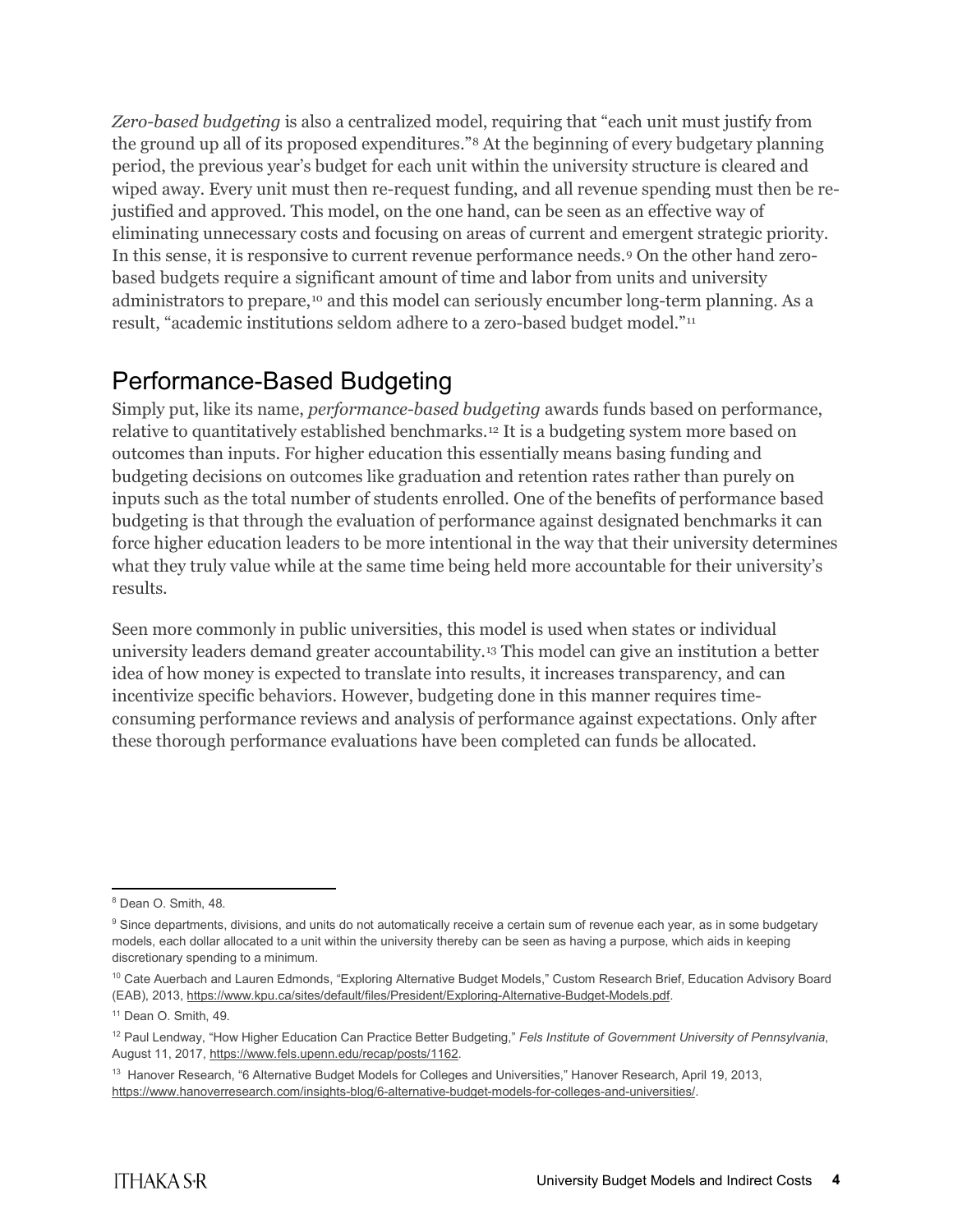#### Distributed Revenue Control

In two models, responsibility for the control of spending is distributed to subsidiary units such as the college, school, or department. These budget centers then determine how best to spend the funds associated with the revenue (such as tuition, student fees, auxiliary fees, and grants and contracts) that they each generate. By distributing responsibility for spending, these models provide much more "on the ground" authority for determining how best to spend resources to achieve the objectives of that unit. One complication of these models is how to handle central expenditures, including central university expenditures such as legal, finance, the president's office, and shared research infrastructure and enablement as well as any cross-subsidization of departments and colleges that are unable to break even.

*Activity-Based Budgeting* (ABB) provides that the revenue generated by a specific budget unit is allocated back to said unit. To fund central expenses, the university usually imposes a "tax" on the revenue. As a result, budget units receive only a portion of the total revenue which they have generated. The provost uses this tax to supplement other revenue to fund centrally provided institutional infrastructure, strategic investments, special programmatic priorities, other indirect costs, and shared expenses that otherwise would have no direct source of funds.

*Responsibility Center Management* (RCM) differs from ABB in how responsibility for revenue generation is assigned and how central expenditures are funded, and RCM is the most decentralized budget model. In RCM, each budget unit in the university organizational hierarchy is considered a "responsibility center": responsible not just for managing its own spending but also for generating its own revenues. This type of model can provide an incentive for deans and even chairs to find creative ways to generate additional revenue: "Scholars have suggested that RCM incents academic units to critically assess their offerings against other campus units and other institutions…the pandemic has created an opportunity for such an evaluation across universities – not only in what they offer, but also through what models."[14](#page-5-0) Under this model, units generate revenue, cover direct and indirect costs, retain surpluses, and are responsible for their losses; because of this "RCM has been viewed by practitioners as more flexible than the centralized approach."[15](#page-5-1) One of the characteristic differences in an RCM model, as compared to other centrally controlled budget models, is that it allows schools/colleges/research units to carry forward capital surpluses that then can serve as reserves. In a normal year these reserves can be used to expand programs, recruit faculty, and even fund research projects. Unlike other budget models the central university administration does not pay for central services. Instead, each budget unit determines, through a process of negotiation, the extent to which it values the centrally provided services and the amount it is willing to pay for those services. In practice, a formula is usually developed to determine which budget units will pay for what portion of the central costs. This model intentionally produces downward pressure on central expenditures. The RCM budget model can produce competition

<span id="page-5-0"></span> 14 Steffon Gray, "Responsibility Center Management and the COVID-19 Pandemic", *NACUBO*, July 3, 202[0,](https://www.nacubo.org/-/media/Documents/Publications/RCM-and-the-COVID-19-Pandemic-Final.ashx?la=en&hash=FA9E9F540A34902EAFDB1597681D69ADB145016C) [https://www.nacubo.org/-/media/Documents/Publications/RCM-and-the-COVID-19-Pandemic-](https://www.nacubo.org/-/media/Documents/Publications/RCM-and-the-COVID-19-Pandemic-Final.ashx?la=en&hash=FA9E9F540A34902EAFDB1597681D69ADB145016C)[Final.ashx?la=en&hash=FA9E9F540A34902EAFDB1597681D69ADB145016C.](https://www.nacubo.org/-/media/Documents/Publications/RCM-and-the-COVID-19-Pandemic-Final.ashx?la=en&hash=FA9E9F540A34902EAFDB1597681D69ADB145016C)

<span id="page-5-1"></span> $15$  Ibid.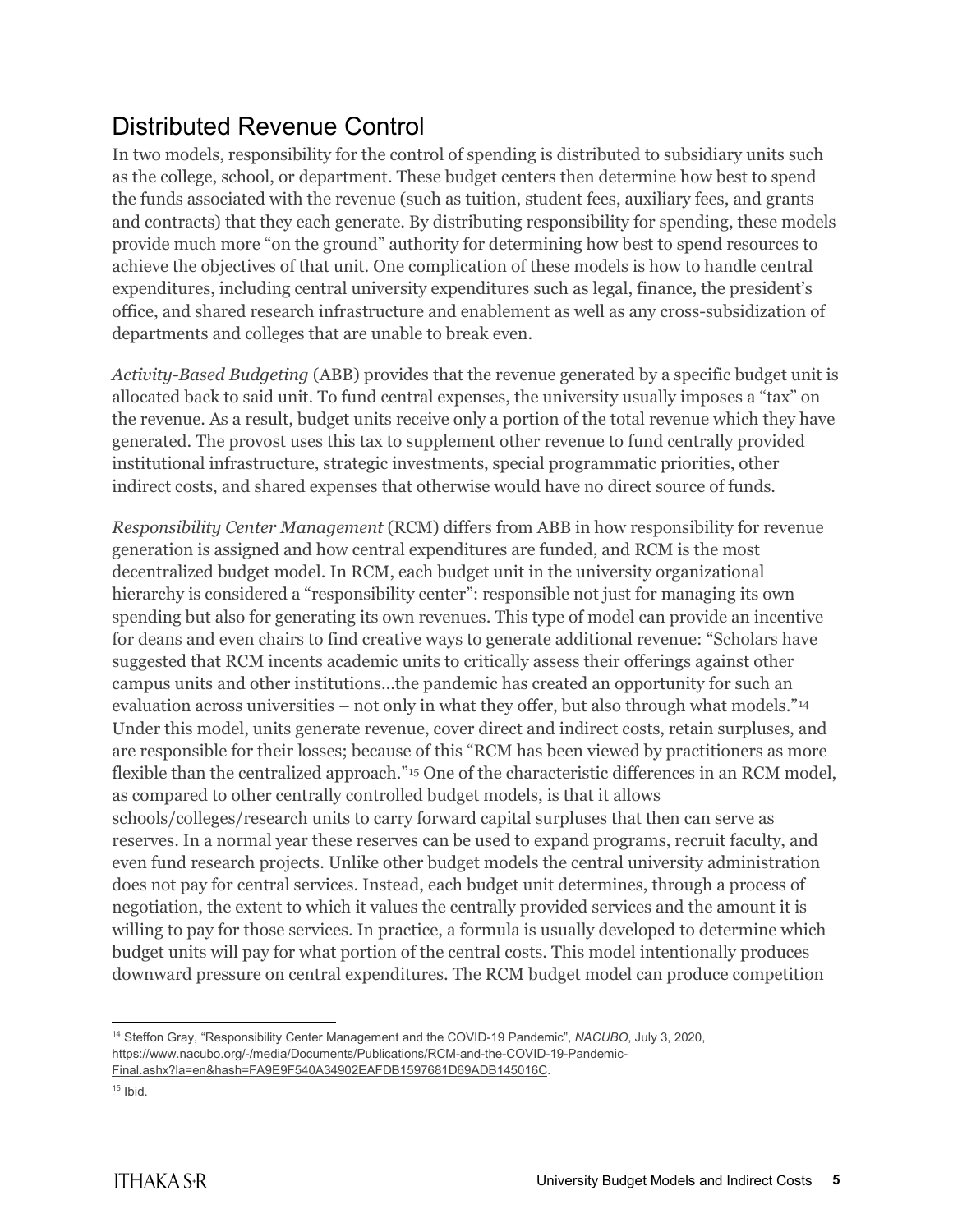between budget units within a university structure for revenue which can thereby run the risk of undermining overall institutional integrity.[16](#page-6-0)

## Budgeting for Research: Indirect Costs

The story of indirect costs begins with overhead. Any individual project or business of a larger organization necessarily excludes certain costs. For example, the costs of running a research lab do not directly support services necessary to its existence, such as the president's office, the animal care facility, and financial administration. The costs of the undergraduate college typically do not include the university admissions and financial aid offices or the classroom facilities and learning management system. One way to account for these overhead costs is to apportion them to the various projects and business lines that bring revenue into the university. For simplicity, one could say that in order for a university activity to "break even," it must cover not only its own costs but also its apportioned overheads.

University budgets cover many different activities, but one of the trickiest is externally funded research. The complexity derives from the fact that the funding largely comes in the form of grants. Other services—such as education or clinical care—are priced through tuition and fees that can be set at a level to cover all the associated overhead. But research is funded through grants, which pay the costs of the actual research activities. To support the associated overhead, many grant makers also pay for some portion of overhead costs. The intricacies of this model are substantial.

Awards generally include funds for "direct" and "indirect" costs (the latter of which are sometimes termed "F&A" for facilities and administrative). Direct and indirect costs together comprise the *real costs* of conducting research at universities, "and eliminating either effectively impedes the ability to conduct quality research."<sup>[17](#page-6-1)</sup> If revenues are not secured to pay F&A costs, the vast majority of the research activities at universities would not exist. Fundamentally, universities cannot implement research programs and activities if sponsors do not support the real costs of research infrastructure and necessary compliance measures.

#### Indirect Costs and their Antagonists: A Brief History

Prior to the 1930s almost all research at universities and within higher education was funded by either private foundations or philanthropic means. It was not until World War II that the federal government began to fund research at universities, "when national leaders recognized the importance of the contribution of basic and applied research to the war effort, comprehended its significance to national prosperity and strength, and deliberately established a means to

<span id="page-6-0"></span> <sup>16</sup> Leroy W. Dubeck, "Beware Higher Ed's Newest Budget Twist," *Thought & Action (The NEA Higher Education Journal)*,1997, 81– 91.; Mallory Barnes and Kyle Clark, "Responsibility Center Management: The Good, The Bad, and The Ugly," Presentation at NACUBO, accessed August 31, 2020, [https://www.nacubo.org/-](https://www.nacubo.org/-/media/Nacubo/Documents/EventsandPrograms/2013PBF/Responsibility-Center-Management-Presentation.ashx)

[<sup>/</sup>media/Nacubo/Documents/EventsandPrograms/2013PBF/Responsibility-Center-Management-Presentation.ashx.](https://www.nacubo.org/-/media/Nacubo/Documents/EventsandPrograms/2013PBF/Responsibility-Center-Management-Presentation.ashx)

<span id="page-6-1"></span><sup>17</sup> "Excellence in Research: The Funding Model, F&A Reimbursement, and Why the System Works," Council on Governmental Relations (COGR), April 201[9,](https://www.cogr.edu/sites/default/files/ExcellenceInResearch4_12_19_0.pdf) [https://www.cogr.edu/sites/default/files/ExcellenceInResearch4\\_12\\_19\\_0.pdf.](https://www.cogr.edu/sites/default/files/ExcellenceInResearch4_12_19_0.pdf)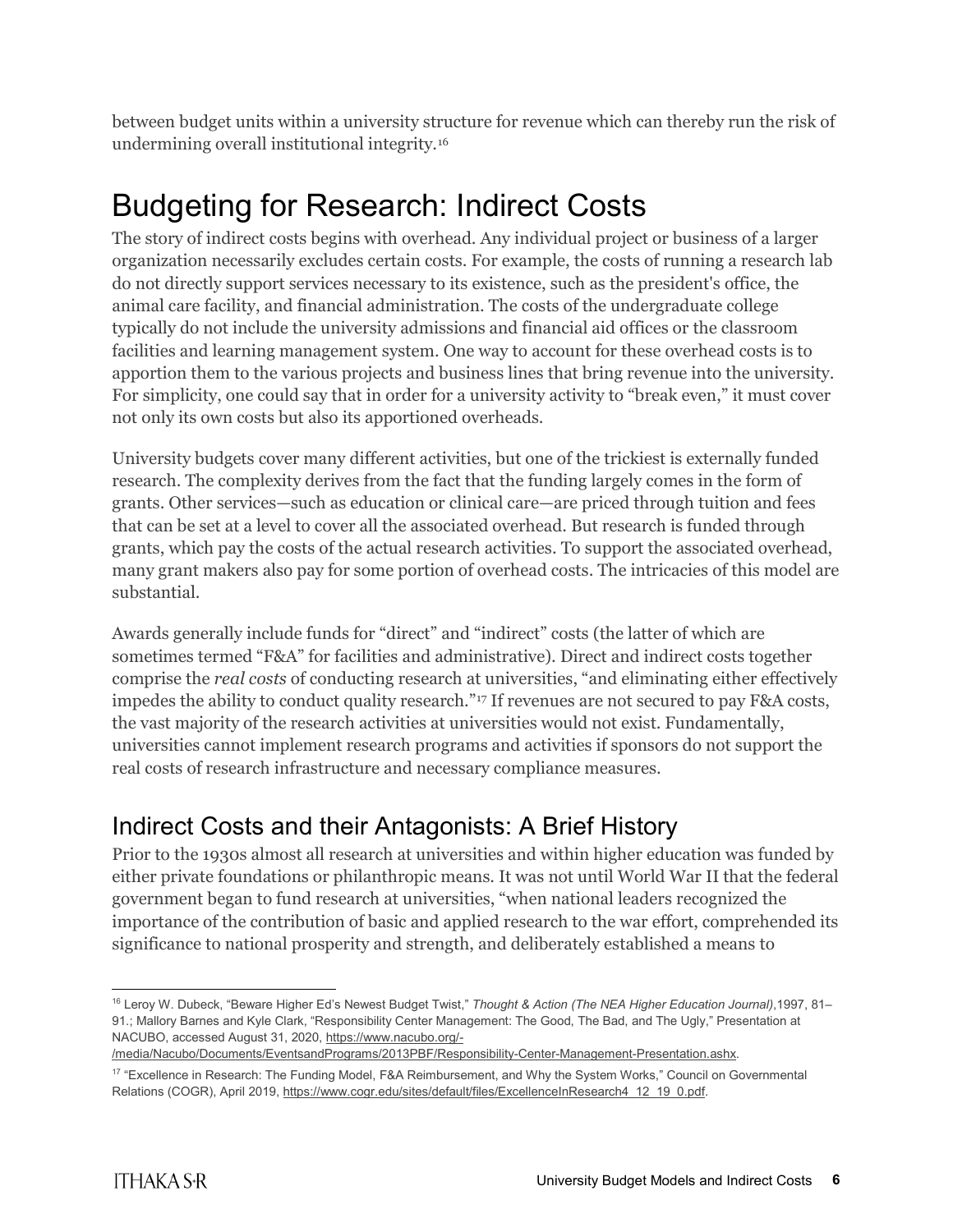maintain it."[18](#page-7-0) It is because of this federal funding that researchers at universities are able to perform necessary and fundamental applied and basic research that the government uses while also educating the next generation of researchers.

Indirect costs are a key component of federally funded research. The NIH, for example, has been paying indirect costs on federal grants for almost 70 years. In the 1950s the NIH started paying indirect costs on grants, and at the beginning of this decade the initial rate was only 8 percent, but then rose to 20 percent of the total grant that could be used for indirect costs. Also in the 1950s, the Office of Management and Budget (OMB) put out Circular A-21, which dictates what costs can be covered by indirect funding.[19](#page-7-1) In 1965, the NIH started a negotiated indirect cost rate. A little over a decade later in 1979, modified total direct costs (MTDC), which is now a crucial variable in the calculation of indirect cost rates, came into the discussion.[20](#page-7-2) During the 1990s, increasing budget pressures coupled with allegations of serious cost accounting errors resulted in increased scrutiny of indirect costs at universities.[21](#page-7-3) In 1991, under a revised Circular A-21, restrictions were imposed which placed a cap on administrative costs at 26 percent of the MTDCs for universities and institutions of higher education only, excluding other organizations from this cap[.22](#page-7-4) This cap remains in place today despite the significantly increased administrative costs associated with conducting federally funded research. Many institutions are regularly above this 26 percent, forcing universities to cost share the unfunded project costs not covered by the sponsoring agency. [23](#page-7-5) While the Trump administration's plan to significantly cut indirect costs on federally funded research was swiftly eradicated,<sup>24</sup> it may suggest a broader need to reexamine the nature of how research is budgeted and funded.

<span id="page-7-0"></span> <sup>18</sup> National Academies of Sciences, Engineering, and Medicine, *Optimizing the Nation's Investment in Academic Research: A New Regulatory Framework for the 21st Century* (Washington, DC: The National Academies Press, 2016), [https://doi.org/10.17226/21824.](https://doi.org/10.17226/21824)

<span id="page-7-1"></span><sup>19</sup> OMB, "Circular A-21," Office of Management and Budget, May 10, 2004[,](https://obamawhitehouse.archives.gov/omb/circulars_a021_2004/) [https://obamawhitehouse.archives.gov/omb/circulars\\_a021\\_2004/.](https://obamawhitehouse.archives.gov/omb/circulars_a021_2004/) 

<span id="page-7-2"></span><sup>&</sup>lt;sup>20</sup> Modified Total Direct Costs, or MTDC, are "the base to which F&A (indirect costs) rates are applied." See Stanford University, "15.1 Facilities and Administrative (Indirect Cost) and Fringe Benefits Rates," DoResearch, 2020[,](https://doresearch.stanford.edu/policies/research-policy-handbook/financial-aspects-sponsored-projects-administration/facilities-and-administrative-indirect-cost-and-fringe-benefits-rates)

[https://doresearch.stanford.edu/policies/research-policy-handbook/financial-aspects-sponsored-projects-administration/facilities](https://doresearch.stanford.edu/policies/research-policy-handbook/financial-aspects-sponsored-projects-administration/facilities-and-administrative-indirect-cost-and-fringe-benefits-rates)[and-administrative-indirect-cost-and-fringe-benefits-rates\)](https://doresearch.stanford.edu/policies/research-policy-handbook/financial-aspects-sponsored-projects-administration/facilities-and-administrative-indirect-cost-and-fringe-benefits-rates). The OMB's Uniform Guidance document has defined this base for externally sponsored projects which are awarded after December 16, 2014 as follows: "MTDC means all direct salaries and wages, applicable fringe benefits, materials and supplies, services, travel, and up to the first \$25,000 of each subaward (regardless of the period of performance of the subawards under the award). MTDCs exclude equipment, capital expenditures, charges for patient care, rental costs, tuition remission, scholarships and fellowships, participant support costs and the portion of each subaward in excess of \$25,000. Other items may only be excluded when necessary to avoid a serious inequity in the distribution of indirect costs, and with the approval of the cognizant agency for indirect costs." Office of Management and Budget, "Uniform Administration Requirements, Cost Principles, and Audit Requirements for Federal Awards," *Federal Register* 78, no. 248, December 26, 2013, 78590–691[, https://www.federalregister.gov/documents/2013/12/26/2013-30465/uniform-administrative-requirements-cost](https://www.federalregister.gov/documents/2013/12/26/2013-30465/uniform-administrative-requirements-cost-principles-and-audit-requirements-for-federal-awards)[principles-and-audit-requirements-for-federal-awards.](https://www.federalregister.gov/documents/2013/12/26/2013-30465/uniform-administrative-requirements-cost-principles-and-audit-requirements-for-federal-awards)

<span id="page-7-3"></span><sup>&</sup>lt;sup>21</sup> One of the reasons the government capped administrative charges at 26 percent was due to the fact that they were finding "unallowable costs" in research grants.

<span id="page-7-4"></span><sup>&</sup>lt;sup>22</sup> Meaning nonprofit research institutions, private industry, and other industries are not similarly subjected and restricted by this 26 percent cap.

<span id="page-7-5"></span><sup>&</sup>lt;sup>23</sup> Sally Rockey (NIH), "Indirect Costs 101," YouTube, September 11, 201[5,](https://www.youtube.com/watch?v=1XvVibv2opQ&t=260s)

[https://www.youtube.com/watch?v=1XvVibv2opQ&t=260s.](https://www.youtube.com/watch?v=1XvVibv2opQ&t=260s)

<span id="page-7-6"></span><sup>24</sup> Andrew Kreighbaum, "Threat to University Research," *Inside Higher Ed*, April 3, 2017, [https://www.insidehighered.com/news/2017/04/03/hhs-secretary-proposes-cutting-reimbursements-fund-university-based-research;](https://www.insidehighered.com/news/2017/04/03/hhs-secretary-proposes-cutting-reimbursements-fund-university-based-research)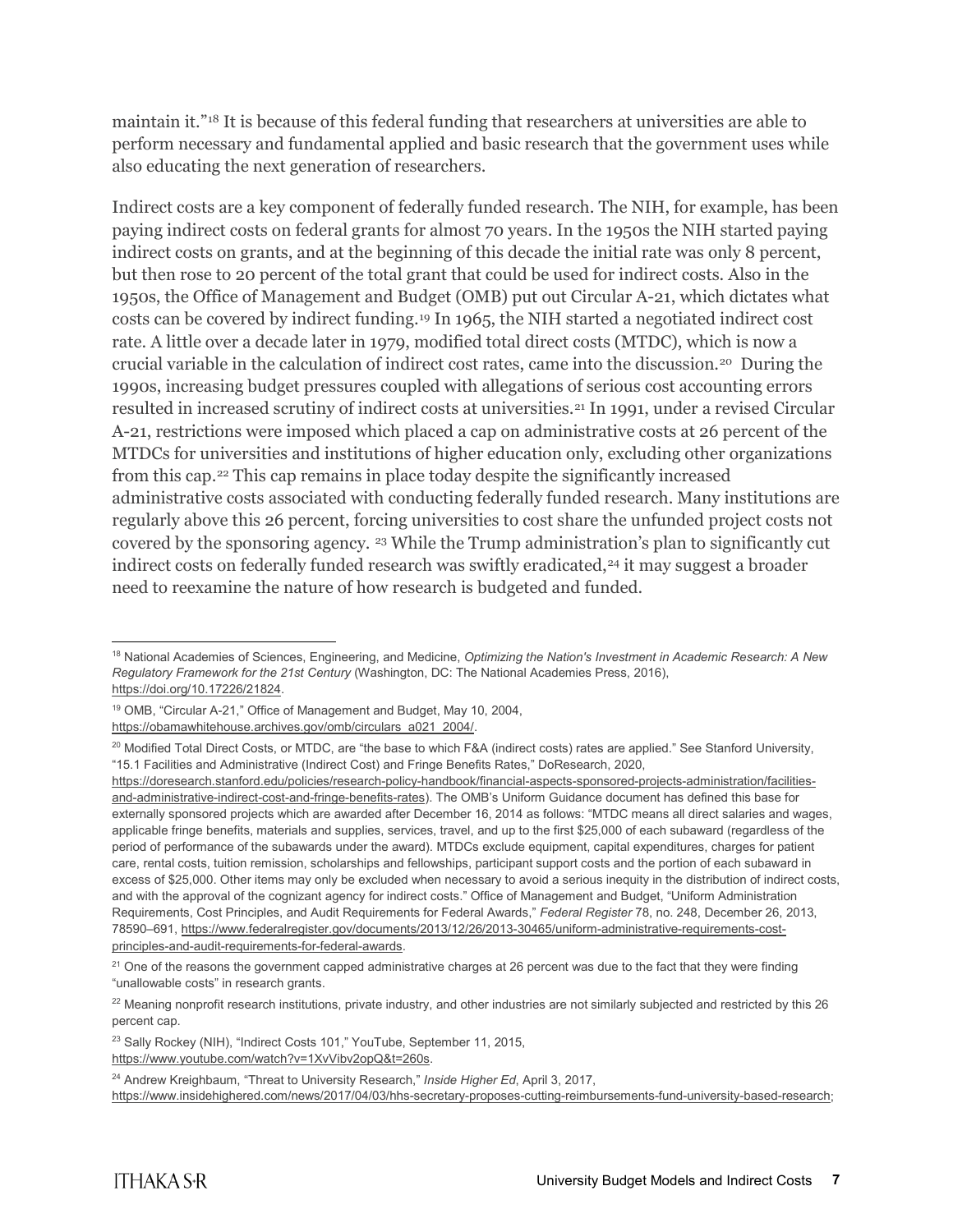To be sure, the indirect costs model still has its critics. Some argue that there is a substantial institutional inequity given that rich universities negotiate the best indirect rates.<sup>[25](#page-8-0)</sup> With this in mind some critics say that because institutions all have different indirect cost rates that these costs being tacked on to grants are "kind of cryptic."[26](#page-8-1) Other analysis suggests that universities face a large sum of indirect costs for which they are not reimbursed. In fact, a 2020 report from the National Science Board (NSB) and the National Science Foundation (NSF) found that in 2018 the total unrecovered indirect costs totaled five billion dollars.[27](#page-8-2)

### Defining Indirect Costs

While performing federally sponsored research, universities incur a range of different costs which they otherwise would,<sup>[28](#page-8-3)</sup> both in the lead up process to accepting an award and while conducting research on that award. When a federal agency, such as the NIH, provides a grant to a university for an externally funded research project, a portion of the awarded money, most of the times around  $65 - 75$  percent,<sup>[29](#page-8-4)</sup> is distributed directly to the research team. This money is known as a "direct cost." Direct costs are those that can be specifically identified and traced back to a particular project or activity and are deemed allowable under the federal agencies' sponsoring guidelines. The portion of the grant deemed as direct costs goes toward supporting researcher salaries,<sup>[30](#page-8-5)</sup> graduate students, supplies, and equipment needed to conduct research, and other such expenses.

The other portion of the funds from an external grant, normally around  $25 - 33$  percent,  $31$  go towards "indirect costs" (IDC).[32](#page-8-7) Indirect costs are required and incurred in order for research,

Science News Staff, "What's in Trump's 2018 Budget Request for Science?" *Science*, May 23, 2017,

[https://doi.org/10.1126/science.aal1224;](https://doi.org/10.1126/science.aal1224) 12 Chief Research Officers, "Proposed Federal Policy Would Cripple University Research," *Inside Higher Ed*, July 21, 201[7,](https://www.insidehighered.com/views/2017/07/21/proposal-indirect-costs-would-put-research-universities-impossible-situation-essay) [https://www.insidehighered.com/views/2017/07/21/proposal-indirect-costs-would-put-research](https://www.insidehighered.com/views/2017/07/21/proposal-indirect-costs-would-put-research-universities-impossible-situation-essay)[universities-impossible-situation-essay;](https://www.insidehighered.com/views/2017/07/21/proposal-indirect-costs-would-put-research-universities-impossible-situation-essay) Jocelyn Kaiser, "NIH Plan to Reduce Overhead Payments Draws Fire," *Science*, June 2, 2017[,](https://doi.org/10.1126/science.aan6926) [https://doi.org/10.1126/science.aan6926.](https://doi.org/10.1126/science.aan6926)

<span id="page-8-0"></span><sup>&</sup>lt;sup>25</sup> Andrew Kreighbaum, "Indirect Costs Back in the Crosshairs," Inside Higher Ed, June 2, 2017, [https://www.insidehighered.com/news/2017/06/02/research-advocates-push-back-trump-proposal-dont-see-imminent-cuts](https://www.insidehighered.com/news/2017/06/02/research-advocates-push-back-trump-proposal-dont-see-imminent-cuts-university)[university.](https://www.insidehighered.com/news/2017/06/02/research-advocates-push-back-trump-proposal-dont-see-imminent-cuts-university)

<span id="page-8-1"></span><sup>&</sup>lt;sup>26</sup> Anthony Cave, "Taking a Hard Look at University Research," Stanford Social Innovation Review, October 20, 2014, [https://ssir.org/articles/entry/taking\\_a\\_hard\\_look\\_at\\_university\\_research.](https://ssir.org/articles/entry/taking_a_hard_look_at_university_research)

<span id="page-8-2"></span><sup>&</sup>lt;sup>27</sup> Josh Trapani and Michael T. Gibbons "Academic Research and Development," NSB-2020-2, National Science Board (NSB), Science & Engineering Indicators, NSF, January 15, 2020, [https://ncses.nsf.gov/pubs/nsb20202/academic-r-d-in-the-united-states.](https://ncses.nsf.gov/pubs/nsb20202/academic-r-d-in-the-united-states)

<span id="page-8-3"></span> $28$  It is therefore the universities, not the federal government, that must assume the risk that comes along with building the necessary infrastructure and facilities to be able to support this type of research. This is often done in anticipation of university faculty, staff, and others successfully competing for federal research grants that the university will then be able to use to be reimbursed for a portion of the associated infrastructure costs.

<span id="page-8-4"></span><sup>&</sup>lt;sup>29</sup> Stanford University, "Costs of Conducting Research," DoResearch, March 29, 2018, [https://doresearch.stanford.edu/research](https://doresearch.stanford.edu/research-scholarship/costs-conducting-research)[scholarship/costs-conducting-research.](https://doresearch.stanford.edu/research-scholarship/costs-conducting-research)

<span id="page-8-5"></span><sup>&</sup>lt;sup>30</sup> This includes the salaries of graduate students, postdocs, and researchers.

<span id="page-8-6"></span><sup>31</sup> Stanford University, "Costs of Conducting Research," DoResearch, March 29, 2018, [https://doresearch.stanford.edu/research](https://doresearch.stanford.edu/research-scholarship/costs-conducting-research)[scholarship/costs-conducting-research.](https://doresearch.stanford.edu/research-scholarship/costs-conducting-research)

<span id="page-8-7"></span><sup>32</sup> In 1996, the terminology changed from indirect costs over to F&A costs. Karen A. Holbrook and Paul R. Sanberg, "Understanding the High Cost of Success in University Research," *NCBI*, Technology and Innovation, 15, no. 3, December 1, 2013, 269–80[,](https://doi.org/10.3727/194982413X13790020922068) [https://doi.org/10.3727/194982413X13790020922068.](https://doi.org/10.3727/194982413X13790020922068)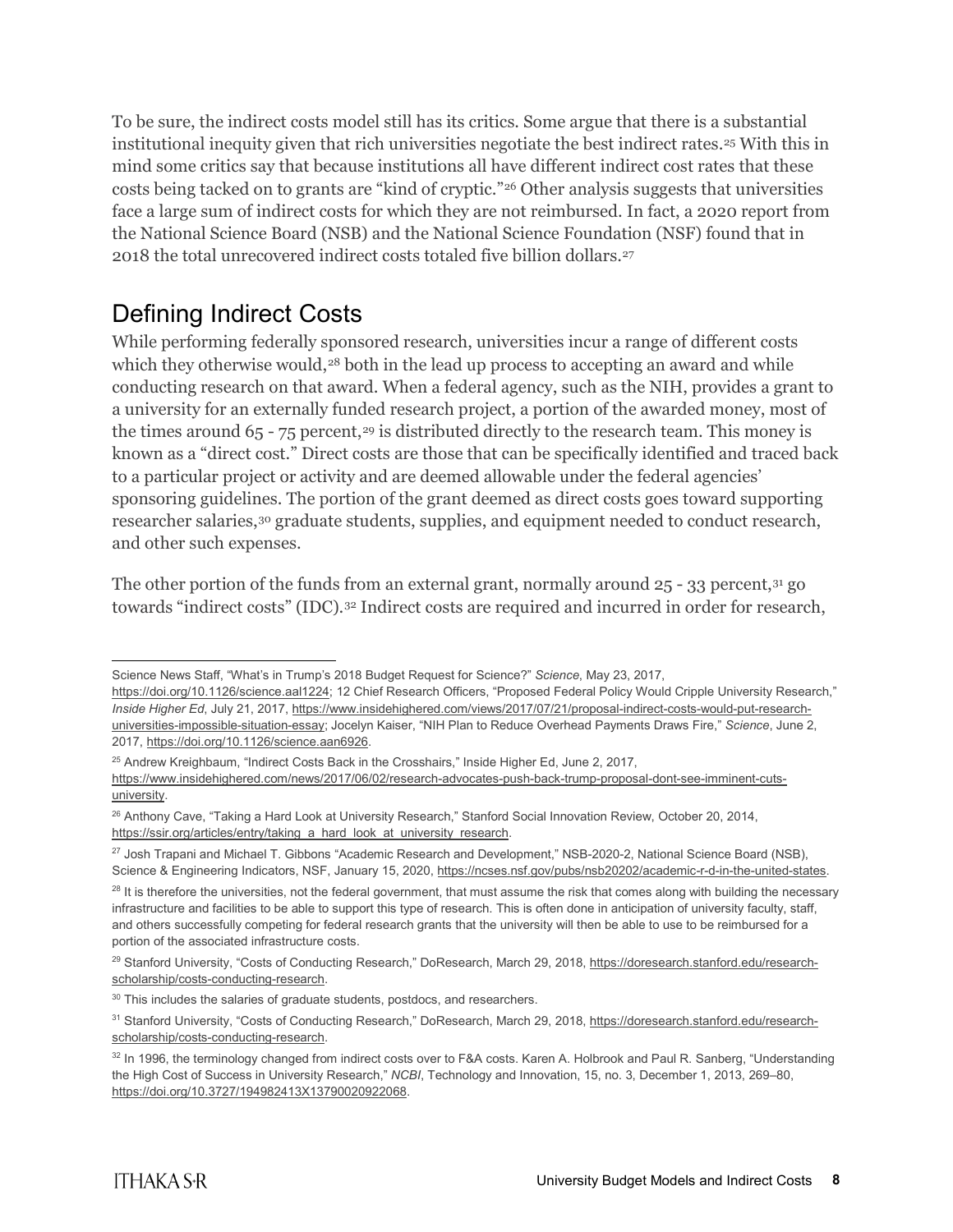or a common or joint activity to take place and, therefore unlike direct costs cannot be traced back to a specific project.

There are two components to indirect, or F&A, costs. First there are the administrative costs of F&A. The administrative costs include general items such as personnel, payroll, financial management, presidents, provost, etc.<sup>[33](#page-9-0)</sup> They also include departmental administration costs these are the services that are normally at the overarching university level—such as program and administrative costs at the college or department level within the university. These costs additionally cover sponsored research offices and the personnel required to support the essential administrative and regulatory compliance work that ensure grants are submitted, research training is conducted, and compliance with research requirements is being followed. They also cover some of the graduate student services (many graduate students are supported by externally funded federal research), so a proportion of student services costs can thus be built into the indirect cost rate. These administrative costs go towards supporting research projects at the university, but are not readily or specifically attributable to any particular research project.[34](#page-9-1) Instead, "F&A is intended to reimburse (partially, at least) an institution for the *real costs* it expends to maintain the infrastructure that supports research conducted for the benefit of the federal government, the state, or the private sector (typically a foundation or industry)."[35](#page-9-2) Finally, it is the administrative component of indirect costs that is capped at 26 percent of the MTDC.[36](#page-9-3)

The second component of indirect costs are the facilities and research infrastructure costs. This includes items such as building depreciation, interest on debt for certain buildings (that house federally funded researchers) that can be built in, equipment, capital improvements, equipment depreciation can also be built in (must be equipment not purchased with federal funds), maintenance of high tech labs which are used for cutting edge federally funded research, utilities used to heat and cool and keep the lights on in research facilities, disposal of hazardous waste materials, custodial cleaning, security, maintenance of the buildings, and other infrastructure that is deemed necessary to conduct federally funded research and comply with regulations.

Indirect costs (IDC) have the ability to be a very complex topic. It is therefore important to understand that they are actually reimbursements of costs which universities have in fact already paid for. While universities and federal sponsoring agencies do both contribute to the financial cost of maintaining research facilities, it is the university which will typically pay many of these expenses in advance, and then the federal agency sponsoring a project will reimburse

<span id="page-9-0"></span><sup>&</sup>lt;sup>33</sup> It is important to note that indirect costs will not cover all of the expenses here, but they will cover a proportion of those individuals whose time and effort goes into the research enterprise.

<span id="page-9-1"></span><sup>34</sup> "Primer on F&A and Research Operating Costs," COGR, March 2017, https://www.cogr.edu/sites/default/files/1FA\_2017\_PRIMER.pdf.

<span id="page-9-2"></span><sup>35</sup> Karen A. Holbrook and Paul R. Sanberg, "Understanding the High Cost of Success in University Research," *Technology and Innovation* 15, no. 3 (December 1, 2013): 269–80, https://doi.org/10.3727/194982413X13790020922068.

<span id="page-9-3"></span><sup>36</sup> F&A cost reimbursement for the administrative expenses is capped at 26 percent, meaning that anything beyond 26 percent is a cost that the university must incur. The administrative expenses at most research institutions tends to exceed the 26 percent federal administrative cap. Any of the additional administrative costs associated with sponsored research over the 26 percent cap do not increase F&A cost rates and these costs are *not* reimbursed.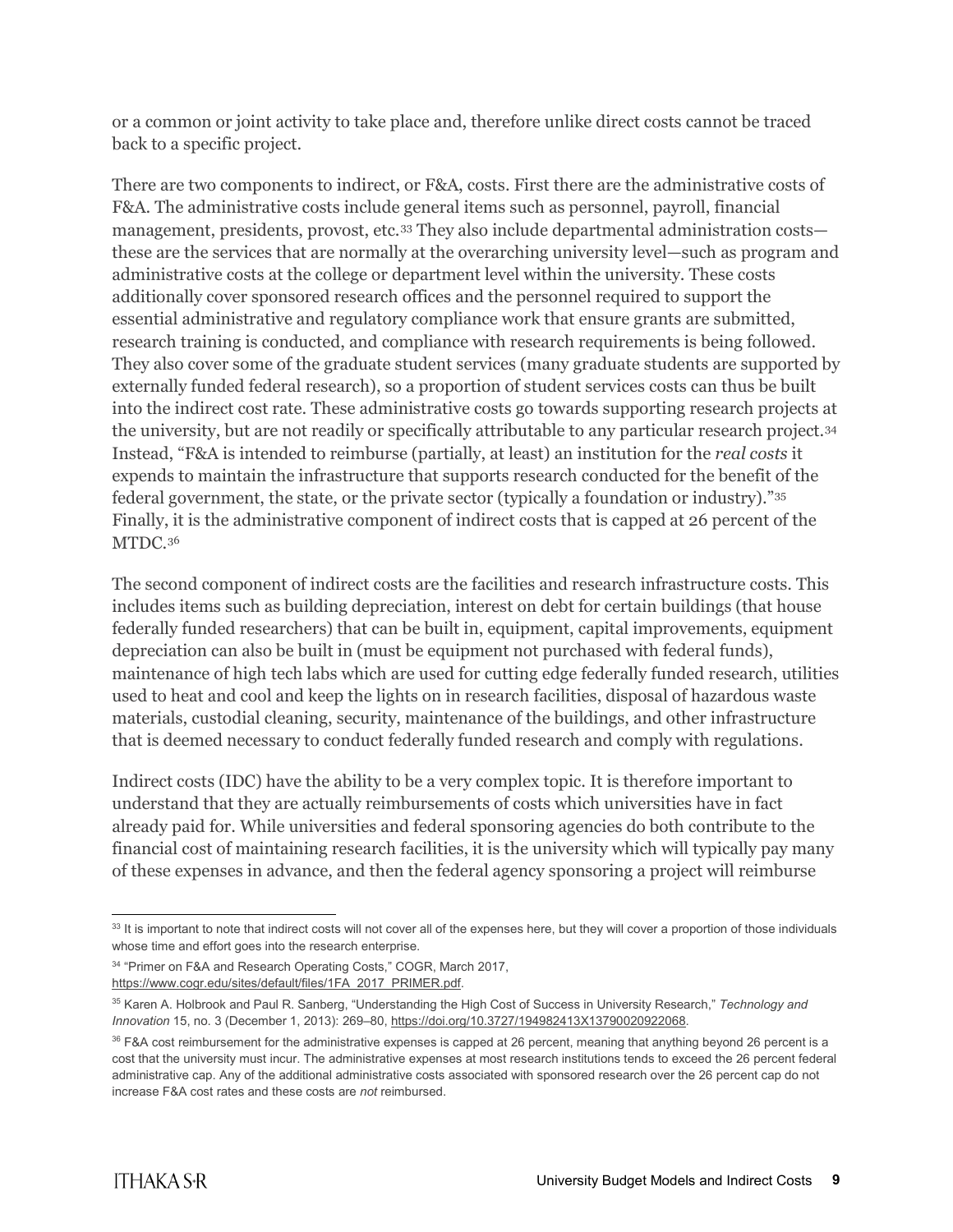said university for *part* of these expenses.[37](#page-10-0) The research enterprise is what it is today partly because of those reimbursements, which have "helped US colleges and universities build and support the required research infrastructure."[38](#page-10-1)

### Calculating the Federal Indirect Cost Rates

The agreed upon indirect cost rate is what defines the reimbursement of F&A costs by way of a federally negotiated rate. Currently each college and university negotiates its own indirect cost rate with the federal government every few years.[39](#page-10-2) These overhead rates will differ across institutions for many reasons, a few of them being geographic location—intuitively costs are higher in urban areas—and because research expenses will be different across institutions.

In order to determine the level of reimbursement, or indirect cost rate, universities and the federal government must periodically evaluate all of the shared costs of research and then work together to determine an appropriate federal share. For colleges and universities in the US—as well as non-profits, hospitals, and state and local governments—indirect cost rates are negotiated by cognizant agencies rather than by the NIH or NSF. For example, rates could be negotiated with cognizant agencies such as the Department of Health and Human Services (HHS) division of cost allocation or the Department of Defense's Office of Naval Research (DOD). Whomever the university is receiving most of their funds from will negotiate the rate[.40](#page-10-3)

Institutions are required to separate out the costs of non-research activities from research activities, which is very important because an agency, such as the NIH, will negotiate based on what the space and the administration costs are associated with research activities. This is what the NIH and other federal agencies will pay for. This separation process is the tricky part, and it

<span id="page-10-0"></span><sup>&</sup>lt;sup>37</sup> Sponsors do not cover the full costs of conducting research that they support. The remaining unfunded costs of research are most often cross subsidized through the university, school, or department contributions. Therefore, universities also have costs associated with externally funded research. University contributions, for the most part, include some of the following: research buildings and laboratories, start-up funds for faculty that support early career research and lab activities, research administration staff, administrative and financial management tracking systems, investment in physical and digital library collections and digital repository of research data and results, university mandatory cost sharing which is required by some federal sponsors, and all costs incurred above the 26 percent cap mandated by the federal government for the administrative component of F&A costs. Stanford University, "Costs of Conducting Research," DoResearch, March 29, 2018, [https://doresearch.stanford.edu/research](https://doresearch.stanford.edu/research-scholarship/costs-conducting-research)[scholarship/costs-conducting-research.](https://doresearch.stanford.edu/research-scholarship/costs-conducting-research)

<span id="page-10-1"></span><sup>38 &</sup>quot;Frequently Asked Questions about Facilities and Administrative (F&A) Costs of Federally Sponsored University Research," Association of American Universities, May 16, 201[7,](https://www.aau.edu/key-issues/frequently-asked-questions-about-facilities-and-administrative-fa-costs-federally) [https://www.aau.edu/key-issues/frequently-asked-questions-about-facilities](https://www.aau.edu/key-issues/frequently-asked-questions-about-facilities-and-administrative-fa-costs-federally)[and-administrative-fa-costs-federally.](https://www.aau.edu/key-issues/frequently-asked-questions-about-facilities-and-administrative-fa-costs-federally)

<span id="page-10-2"></span><sup>39</sup> F&A rates are negotiated with the federal government, reviewed by the rate setting cognizant agency, and finally negotiated between the university and the rate-setting cognizant agency. This process follows the rule established by the OMB, more specifically defined in 2 CFR part 200. See Office of Management and Budget, "Uniform Administration Requirements, Cost Principles, and Audit Requirements for Federal Awards," *Federal Register* 78, no. 248 (December 26, 2013): 78590–691[,](https://www.federalregister.gov/documents/2013/12/26/2013-30465/uniform-administrative-requirements-cost-principles-and-audit-requirements-for-federal-awards) [https://www.federalregister.gov/documents/2013/12/26/2013-30465/uniform-administrative-requirements-cost-principles-and-audit](https://www.federalregister.gov/documents/2013/12/26/2013-30465/uniform-administrative-requirements-cost-principles-and-audit-requirements-for-federal-awards)[requirements-for-federal-awards.](https://www.federalregister.gov/documents/2013/12/26/2013-30465/uniform-administrative-requirements-cost-principles-and-audit-requirements-for-federal-awards) For non-federally funded research grants, sponsors are not expected to comply with these federal accounting rules and regulations. However, it is important to keep in mind that research institutions are never fully reimbursed for their F&A costs; this is "defined" in institutions F&A cost rates.

<span id="page-10-3"></span><sup>40</sup> National Institutes of Health (NIH), "Understanding Indirect Costs," NIAID Funding News, April 19, 2017, [https://www.niaid.nih.gov/grants-contracts/understanding-indirect-costs.](https://www.niaid.nih.gov/grants-contracts/understanding-indirect-costs)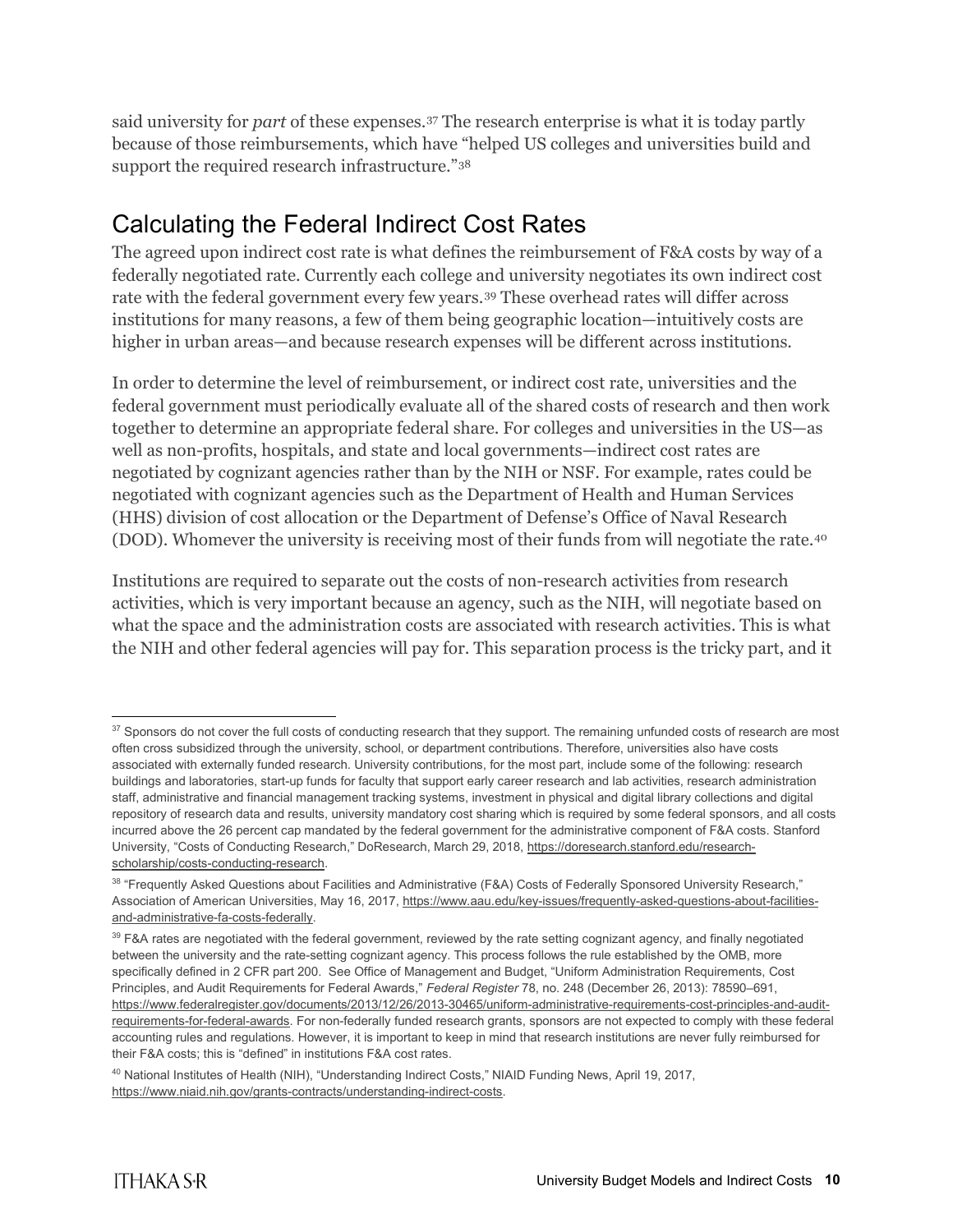is conducted to ensure that reimbursements on federally sponsored research grants for both direct and indirect costs are solely going towards supporting the conduct of research.

This calculation is quite simple and involves two components. First, you begin with the F&A costs (the pool) that are related to research that are going to be recovered by the application on an indirect cost rate. Next you factor in the direct research costs (the base) which are used to determine the rate; the direct cost is what will in turn determine the indirect cost reimbursements to an institution on funded research projects. Therefore, to find the rate the equation is:

#### *F&A costs [the pool]* ÷*Direct Research costs [the base] = Rate*

For example, if the F&A costs were \$600,000 and the direct costs were \$1,200,000 then the indirect cost rate would be 50 percent.[41](#page-11-0)

While the process to negotiate a rate is complicated, once negotiated that rate stays in place for up to four years. Once a university has established a rate it then applies this rate to *all* of the federally sponsored research received, regardless of funding agency or discipline. This means that any single research grant can be highly profitable or loss making, since the indirect cost rate is calculated as an average across the entire university research enterprise.[42](#page-11-1)

To determine the total award amount for a project, the university first calculates the project costs. Then, certain direct expenses such as for equipment, capital expenditures, charges for patient care, scholarships, and fellowships are removed to create a base award calculation (the MTDC). The indirect cost rate is then applied to this base to calculate the eligible indirect costs. Finally, the base rate, the ineligible direct expenses, and the applied indirect costs are added together to determine the total award amount.[43](#page-11-2) The consequence of this model is that the

*50% x \$250,000 = \$125,000*

To figure out the total award amount the federal agency will then take the direct cost and add it to the IDC costs.

*Direct Cost + IDC Costs = Total Award Amount*

<span id="page-11-0"></span> <sup>41</sup> At this point in the calculation process it is important to understand that this 50 percent rate does *not* mean that 50 percent of the overall grant funding will be allocated to indirect costs. Sally Rockey (NIH), "Indirect Costs 101," YouTube, September 11, 2015, [https://www.youtube.com/watch?v=1XvVibv2opQ&t=260s.](https://www.youtube.com/watch?v=1XvVibv2opQ&t=260s)

<span id="page-11-1"></span> $42$  For an example of some university rates see the following: Stanford University, "Rates," DoResearch, November 3, 2020, [https://doresearch.stanford.edu/research-administration/proposal-and-award-lifecycle/rates;](https://doresearch.stanford.edu/research-administration/proposal-and-award-lifecycle/rates) University of Washington Office of Research, "Institutional Facts and Rates," Research University of Washington, 2020, [https://www.washington.edu/research/institutional-facts-and-rates/#fa-rates-table.](https://www.washington.edu/research/institutional-facts-and-rates/#fa-rates-table)

<span id="page-11-2"></span> $43$  To demonstrate how research award amounts are calculated we give the following example. If a researcher at a university requests \$300,000 for a project and \$50,000 of that sum is for equipment that amount must then be subtracted from the direct costs awarded as that equipment is not subject to indirect costs. This leaves \$250,000 for a MTDC base.

*Direct Costs Awarded – Equipment = MTDC Base*

*<sup>\$300,000 -</sup> \$50,000 = \$250,000*

Following this simple calculation, the indirect costs are then applied to the MTDC base. Note that the IDC equals the negotiated IDC rate times the MTDCs. So, if we take the sample negotiated rate calculated in the section above, 50 percent, that would then be multiplied by the MTDC base.

*Negotiated IDC Rate x MTDC Base = IDC Costs*